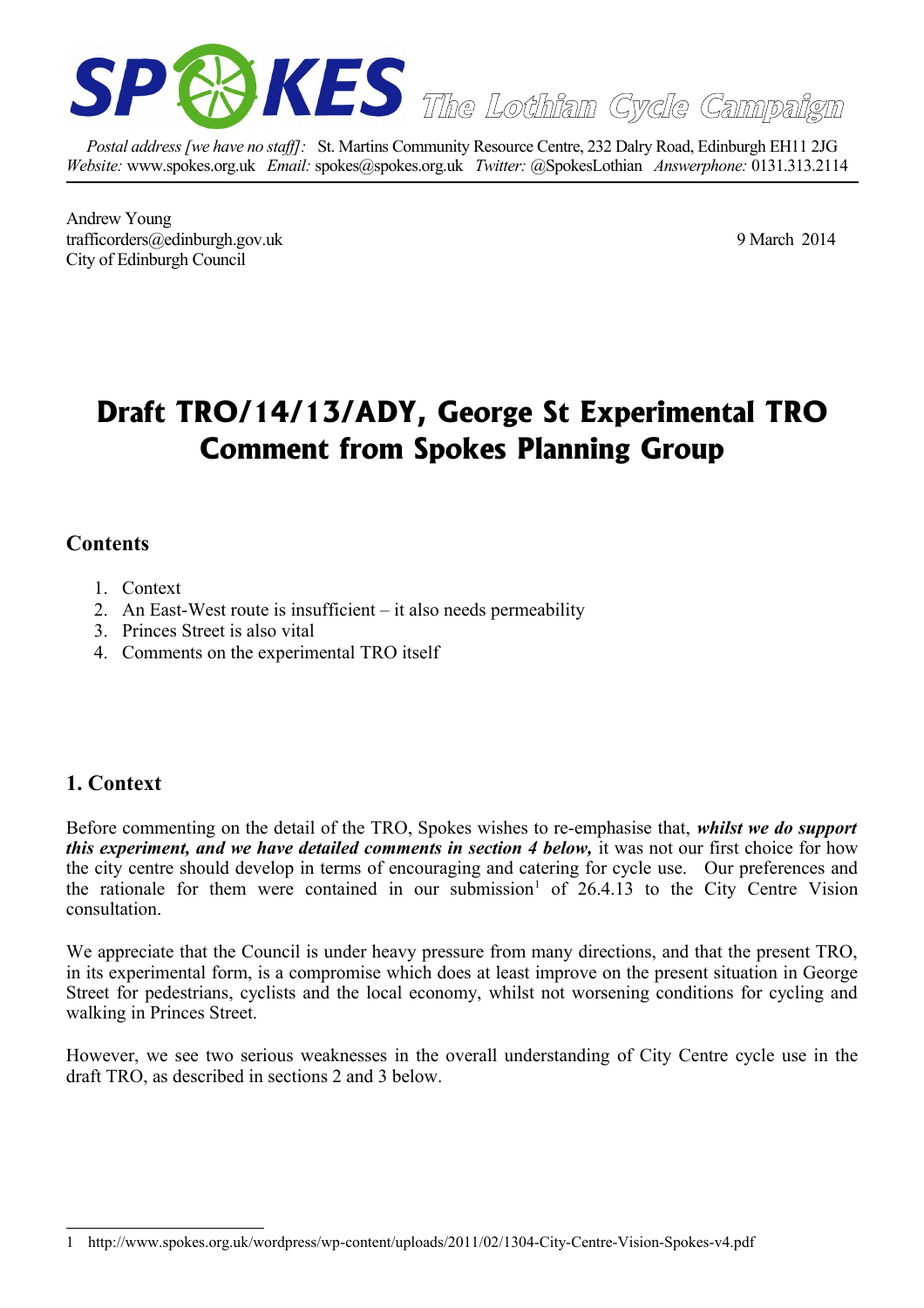### **2. An East-West route is insufficient – it also needs permeability**

The council appears strongly motivated by the concept of an east-west route. We do very much support the principle of such a route, but would like *also* to see greater emphasis on permeability, particularly in a city centre location. *We fear a mindset in which it is assumed almost without thinking that all trips are long-distance, right through the city centre from east to west or vice versa*. This mindset is perhaps reinforced by the fact of a Sustrans national route having to be catered for.

In fact many cycle trips – quite possibly the majority - will only use part of the route. Cyclists will turn in and out as they head for different shops, workplaces or other destinations, sometimes with several different destinations on the same trip. For example, someone working in the Southside may nip down the Mound to Boots and Nationwide by bike at lunchtime. A family may cycle from the New Town to an event at the Assembly Rooms. Someone living in Marchmont may work at an office in St Andrews Square. All these people are likely to use sections of George Street, but not as a long-distance through route. Thus 'the George Street route' needs to be seen as a part of city centre cycling infrastructure as much as, or more than, solely an 'east-west route.'

### **3. Princes Street is also vital**

For the reasons in (2), it is vital that there are also safe and welcoming cycling conditions in Princes Street, and *we very strongly urge the Council to think about this during the one-year experiment, with the aim of finding a Princes Street solution for the stage of city centre development immediately following the one-year experiment*.

Additionally, all the evidence points to *Princes Street being even more important than George Street* for east-west cycling connections and for general cycling permeability. The reasoning and evidence for this conclusion were contained in our above-mentioned April 2013 submission but briefly...

- Our cycle count<sup>[2](#page-1-0)</sup> found 50% more cyclists in Princes Street than in George Street, despite the deterrent effect of tramlines
- ◆ A survey of Spokes members<sup>[3](#page-1-1)</sup> found much stronger support for good cycling conditions in Princes Street than in George Street.
- The highest levels of cycle ownership and use in the city are in south central Edinburgh, suggesting that many more cyclists are likely to reach the city centre at Princes Street (from Lothian Road, the Mound, Waverley Bridge and the Bridges) than at George Street.

Finally, we believe that some in the council think that a George Street route, with no special provision for cyclists in Princes Street, will reduce tramline crashes. This is unlikely, since any cyclist who uses George Street as an alternative to Princes Street will still have to cross the tramlines as many times as they do now – and indeed they will then be faced with additional left and right turns in order to reach George Street.

<span id="page-1-0"></span><sup>2</sup> http://www.spokes.org.uk/wordpress/wp-content/uploads/2009/03/130416-PrSt-GeoSt-MiniCountFigures.pdf

<span id="page-1-1"></span><sup>3</sup> http://www.spokes.org.uk/wordpress/2013/04/the-good-the-bad-and-the-ugly/